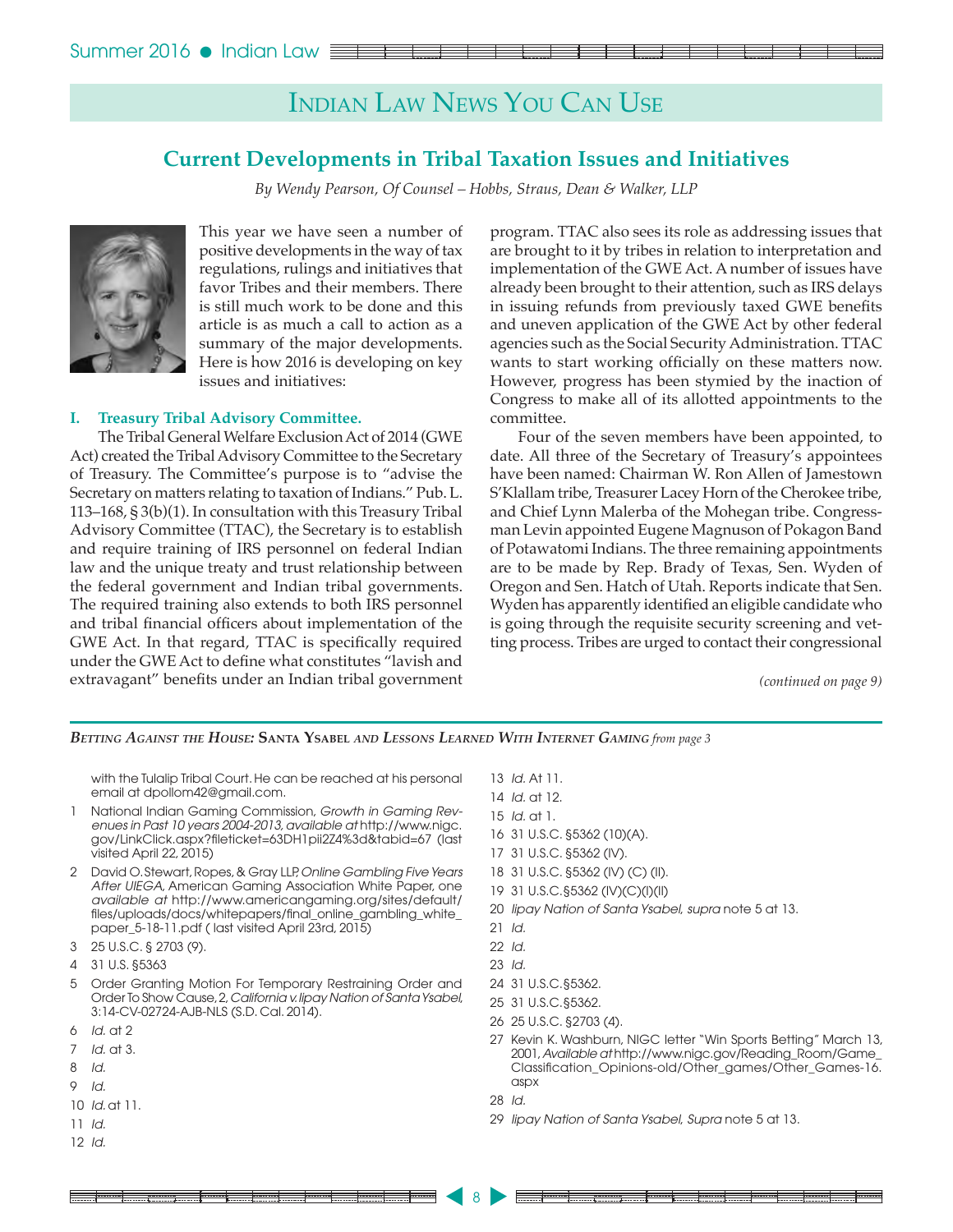*Current Developments in Tribal Taxation Issues and Initiatives from previous page*

representatives to request that the TTAC appointments be completed by these members of Congress.

On June 10, 2016, current TTAC members made an official request of IRS Commissioner Jack Lew to take action to convene the first TTAC meeting. With four of the seven members appointed, TTAC members believe they have a quorum to begin official activities. Under the committee's charter, Treasury is required to identify the staff person who will conduct the meetings – this has not been done.

Thus, tribes are urged also to contact Commissioner Lew and the Department of Treasury to urge them to convene the initial TTAC meeting immediately.

### **II. Rights of Way Regulations.**

In April, 2016, the BIA issued final regulations (25 C.F.R. 169) that comprehensively modify and streamline the rules for obtaining rights of way (ROW) across Indian land. The regulations seek to create consistency as to how ROW's across tribal lands are granted by the BIA. They also codify the tribal consent requirement giving tribes more authority to consent or withhold consent regarding proposed ROW grants. With respect to taxation, the regulations mirror the recent regulatory updates to leases on tribal land. Under the revised regulations, tribes are permitted to levy a tax on permanent improvements within the right of way, on the right of way possessory interest, and on activities within the right of way. Conversely, state and local governments are pre-empted from imposing any such taxes or fees in relation to the rights of way.

The ROW regulations present an important opportunity for tribes to plan for additional tax revenue sources when negotiating rights of way across their land. In order to position themselves to do this, tribes should be creating and updating their tribal tax codes to define and clarify the types of taxes that may be assessed with respect to rights of way. This will require particularized inquiry into the type of rights of way expected to be granted, the activities expected to be conducted within the rights of way, appropriate valuations and tax rates. A good model or starting point may be the current local governmental rates and procedures for assessing and collecting such taxes. Tribal tax codes will also have to be updated to provide adequate procedures for assessment, collection, and taxpayer dispute resolution processes. The operations within the tribe should likewise be augmented to administer the tax provisions of assessment and collection, and to provide for independent reviewing bodies to address dispute resolution.

### **III. New Guidance on Trust Per Capita Payments under Direct Pay Leases.**

Notice 2015-67, issued in September, 2015, clarifies that per capita distributions made to tribes from funds held by the Secretary of the Interior as part of a tribal trust account are excluded from the gross income of tribal members. The funds in the trust account must be from sources which qualify to be deposited into trust per 25 C.F.R. § 115.702. Those include mainly revenue directly derived from the

Tribes are urged to contact their congressional representatives to request that the TTAC appointments be completed by these members of Congress.

9

sale or use of trust property. Importantly, the IRS carved out exceptions to this tax-exempt treatment for revenues which they determine have been misclassified as "trust" revenue. The exceptions set out in Notice 2015-67 for mischaracterized trust rev-

enue include lease revenue from a tribal enterprise that amounted to essentially the entire net profit of the business, attempting to convert otherwise taxable compensation to a trust per capita distribution, and disguising 50 percent of net gaming revenue as "rent" from a tribal casino. These exceptions are intended to address abusive situations only and not fair-market, arm's-length leasing arrangements.

"Direct pay" leases were overlooked by Notice 2015- 67. Under current BIA regulations, the BIA may approve direct payment to a tribe from the leases and contracts' operators rather than depositing these payments into a DOI-maintained tribal trust account. These are approved by the same process or are subject to the same BIAapproved standards as leases and contracts under which the funds are deposited into tribal trust accounts. On May 26, 2016, the IRS issued "Interim Guidance on the Direct Pay of Tribal Lease Funds" clarifying that these leases will also qualify for tax exemption. The last remaining issue is whether HEARTH Act leases (leases paid directly to the Tribe under HEARTH Act delegation authority) will also qualify for the exemption. The IRS is currently evaluating this issue. Tribal advocates have argued that these leases should qualify for the exemption just as they would if the leases were still being administered by the Bureau of Indian Affairs. In the meantime, it is recommended that tribes with direct pay leasing arrangements under HEARTH Act regulations establish policies and practices to prove these funds directly derive from tribal trust land.

### **IV. Tribal Tax and Investment Reform Act of 2016 – H.R. 4943.**

Tribal Tax and Investment Reform Act of 2016 (H.R. 4943) was introduced on April 14, 2016. This legislation would treat Indian tribal governments in the same man-

*(continued on page 10)*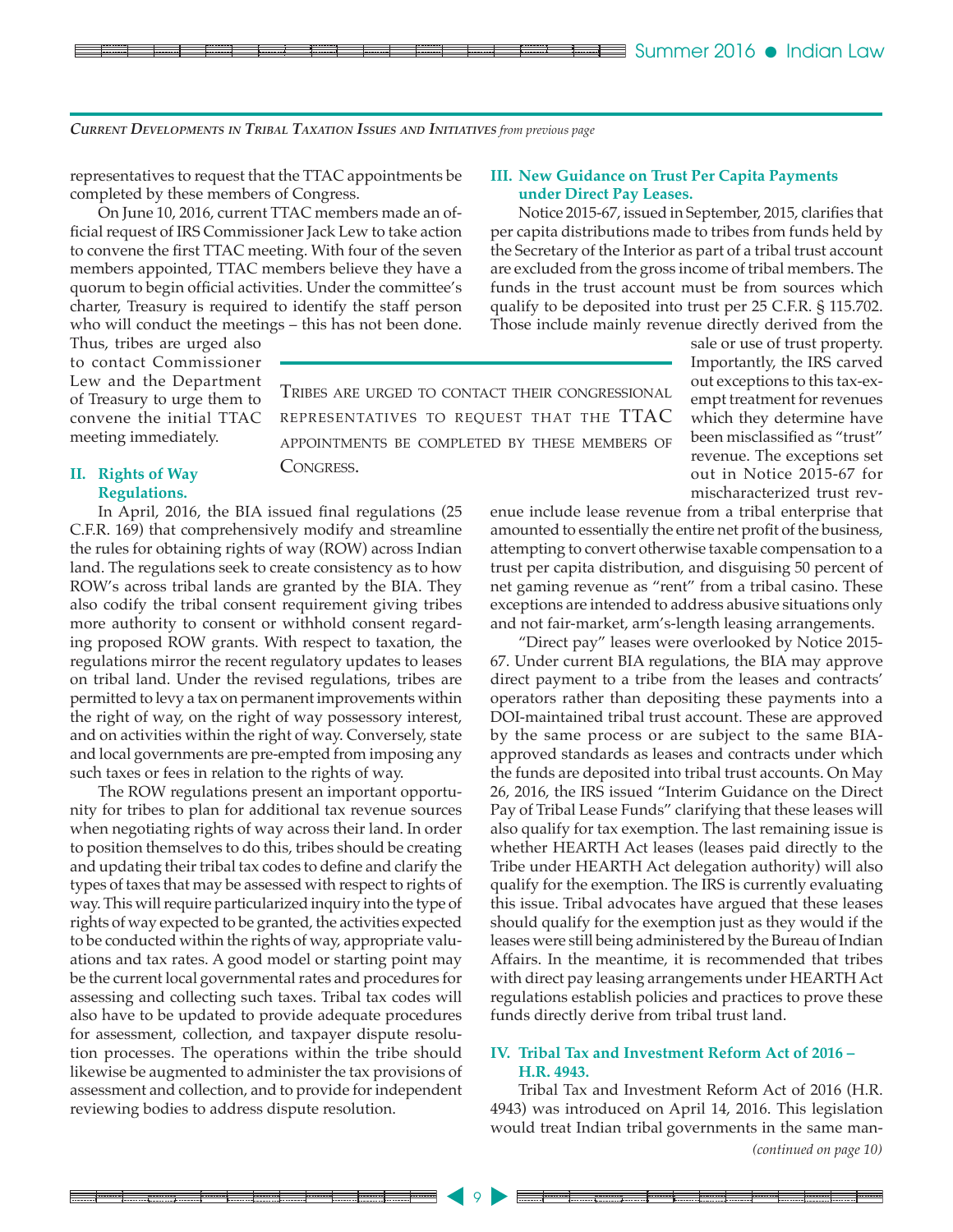ner as state governments for certain federal tax purposes. Currently, the tax code applies rules that make tax benefits and exemptions for governmental entities more restrictive for tribes than for state and local governments. In other cases, the tax treatment of tribal governments has simply been overlooked in the tax code. H.R. 4943 would amend the Internal Revenue Code to address these issues.

The bill would treat Indian tribes the same as states for tax-exempt bond issuances and, importantly, repeal the "essential governmental function" requirement of 26 U.S.C. § 7871. In the area of pensions and employee benefit plans, it would clarify that "governmental plans" include those maintained by Indian tribal governments for their employees and that Section 457 plans (governmental plans) sponsored by tribal governments prior to this bill are grandfathered as eligible employer plans. The bill would also clarify that Indian tribal governments may receive charitable contributions (i.e. deductible contributions under 26 U.S.C. § 170) and receive financial support from tax-exempt Supporting Organizations. The bill improves the effectiveness of tribal child support enforcement agencies by parity of access to the federal parent locator service and federal tax refund offsets. And, finally, the bill clarifies that the adoption tax credit is available for children determined by an Indian tribal government to have special needs. Efforts to find co-sponsors are underway and tribes are encouraged to reach out to their Congressional representatives to support the bill.

### **V. Proposed Amendments to Indian Trader Statute and Regulations.**

Efforts to revise the Indian Trader Regulations at 25 C.F.R. Part 140 have been under way since the beginning of 2016. These regulations have not been updated since 1957; modifying the regulations has been a policy priority of NCAI this year in an effort to address barriers to economic development in Indian Country. Department of Interior (DOI) was keenly receptive to the proposal to amend these regulations. In fact, Assistant Secretary Roberts has identified this effort also as a DOI priority to accomplish before a change of administration. The proposed amendment addresses three parts. First, the proposal would substitute tribal business licensing for federal licensing. Second, the proposal would create a presumption of consent to tribal court jurisdiction. Third, the proposal would pre-empt state taxation on tribal lands, modeled after the recent amendments to the Business Leasing regulations at 25 C.F.R. Part 162, and the new Rights-of-Way regulations at Part 169.

In June, Assistant Secretary Roberts reported on the DOI efforts to amend the Indian Trader regulations. Unfortunately, he said he does not believe DOI can advance proposed regulations to a final rule within the short timeframe left in the administration. DOI, Solicitor's Office,

and Department of Justice are concerned about whether the Indian Trader Statute, 25 U.S. Code § 262, gives them the authority to delegate licensing of trade to the tribes. However, DOI does plan to publish a policy statement in support of the dual taxation (state tax pre-emption) component of the proposed amendments before January 2017. In the meanwhile, they will continue to analyze what modifications can be made to the regulations. Assistant Secretary Roberts requested that tribes provide any information for consideration as the Department continues to evaluate their options.

The antiquated Indian Trader Statute was also brought to the attention of Congress. On July 14, 2016, Senator Barrasso (Chairman of the Senate Committee on Indian Affairs) and Senator McCain introduced the "Indian Community Economic Enhancement Act of 2016," S. 3234. Among its provisions is a proposal to amend the Indian Trader Act (25 U.S. Code § 261) to add an authorization for the Secretary of the Interior to waive its licensing authority in favor of a tribe, as follows:

(b) Waiver.—On request of an Indian tribe, the Secretary of the Interior shall waive any applicable licensing requirement under subsection (a), if the Secretary determines that the Indian tribe has enacted tribal laws to govern licensing, trade, or commerce with respect to the Indian tribe or land held by, or in trust for the benefit of, the Indian tribe.

Congress is seeking comments from tribes through July and August on this bill.

### **VI. ACT Report.**

On June 8, 2016, the Advisory Committee on Tax Exempt and Government Entities (ACT) made its public report to the Commissioner of Internal Revenue (IRS) on its recommendations for administrative, procedural and regulatory improvements on issues effecting tax-exempt and government entities. For the Indian Tribal Governments (ITG) division of the IRS, ACT reported its "Survey of Tribes Regarding IRS Effectiveness with Current Topics of Concerns and Recommendations."

Based on a one-year survey of tribes, tribal organizations and tribal representatives, the ITG subgroup of ACT made specific recommendations to improve communication, training and interaction with tribal governments and their entities. Specifically, ACT recommended the following:

*(continued on page 11)* 1. ITG should continue its public speaking at the meetings of tribal organizations such as NCAI and NAFOA to update these organizations on